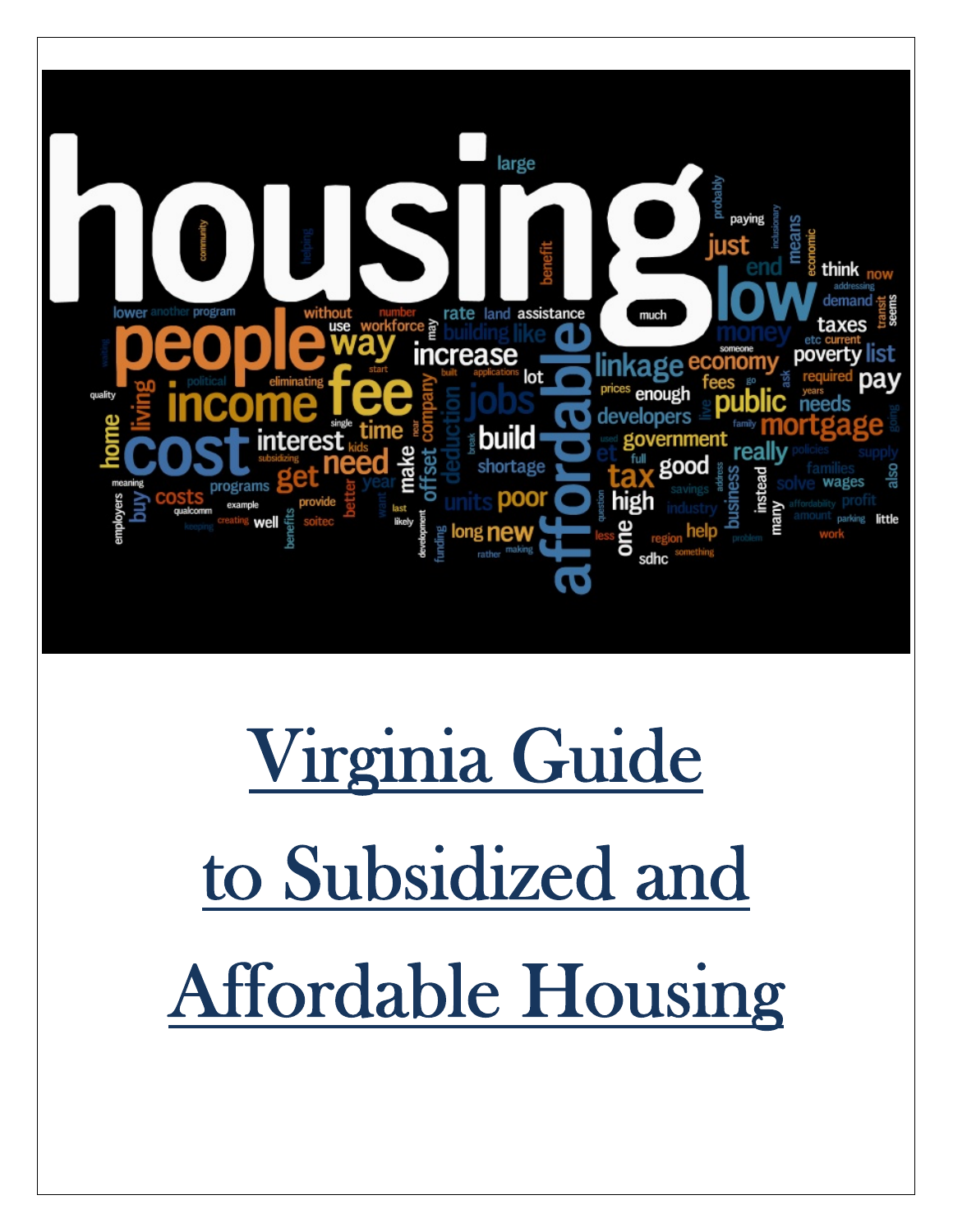# **Virginia Guide to Subsidized and Affordable Housing**

This guide seeks to provide information on subsidized or affordable housing options within the Commonwealth of Virginia. Subsidized housing is defined as housing that receives funds from the federal, state, or local government in order to lower rents, making them affordable for low‐income families, the elderly, and persons with disabilities. Many times children who age out of foster care are unable to obtain or maintain housing. Having resources available to them and to families who are seeking assistance with housing due to their financial circumstances is vital. This guide is not comprehensive as there are many private landlords that will rent to individuals with lower incomes that have not been identified on this list. The resources listed herein represent federally, state, or locally funded housing programs. For the purpose of this guide, the term "family" means any individual person or group of individuals that will be residing together.

## **Housing Choice Vouchers (Section 8)**

**What it is:** Generally, Housing Choice Vouchers (formerly known as "Section 8") are given to a specific family who then finds their own place to rent. The landlord must be willing to accept the voucher before the lease can be signed (not all landlords accept housing choice vouchers so be sure to ask the landlord up front whether they accept the vouchers or not). Families must qualify as low-income which means they earn below 50% of the area median income for the locality in which they apply. See http://www.huduser.gov/portal/datasets/il.html for the current income limits.

**How it works:** The family would be required to pay 30% of their monthly adjusted income towards rent and utilities. The voucher would then cover the remainder of the cost, up to fair market rent (the median rent charged in the area the family would like to rent). For example, if the family's monthly adjusted income is \$1,000 per month, and the fair market rent plus utilities is \$500 per month, the family would be required to pay \$300 per month for rent and utilities while the housing choice voucher would pay the remaining \$200 per month. Families are still required to pay for the security deposit, any application fees, and moving expenses on their own.

If any individual has been convicted of manufacturing methamphetamine on the premises of federally assisted housing or if they are required to register as a life-time sex offender then they will be deemed permanently ineligible to receive Housing Choice Vouchers.

**Types of Vouchers:** There are several different categories of vouchers that may be available in the locality in which families apply. While most localities receive regular Housing Choice Vouchers, only a few receive specialized vouchers.

- Regular Housing Choice Vouchers: These vouchers are provided to families based on their position on the waiting list. These vouchers may be used by anyone as long as they meet the income and eligibility requirements. There is no time limit on how long a family may remain on the voucher.
- Family Unification Program Vouchers (FUP): These vouchers are limited in number and are only available in these situations: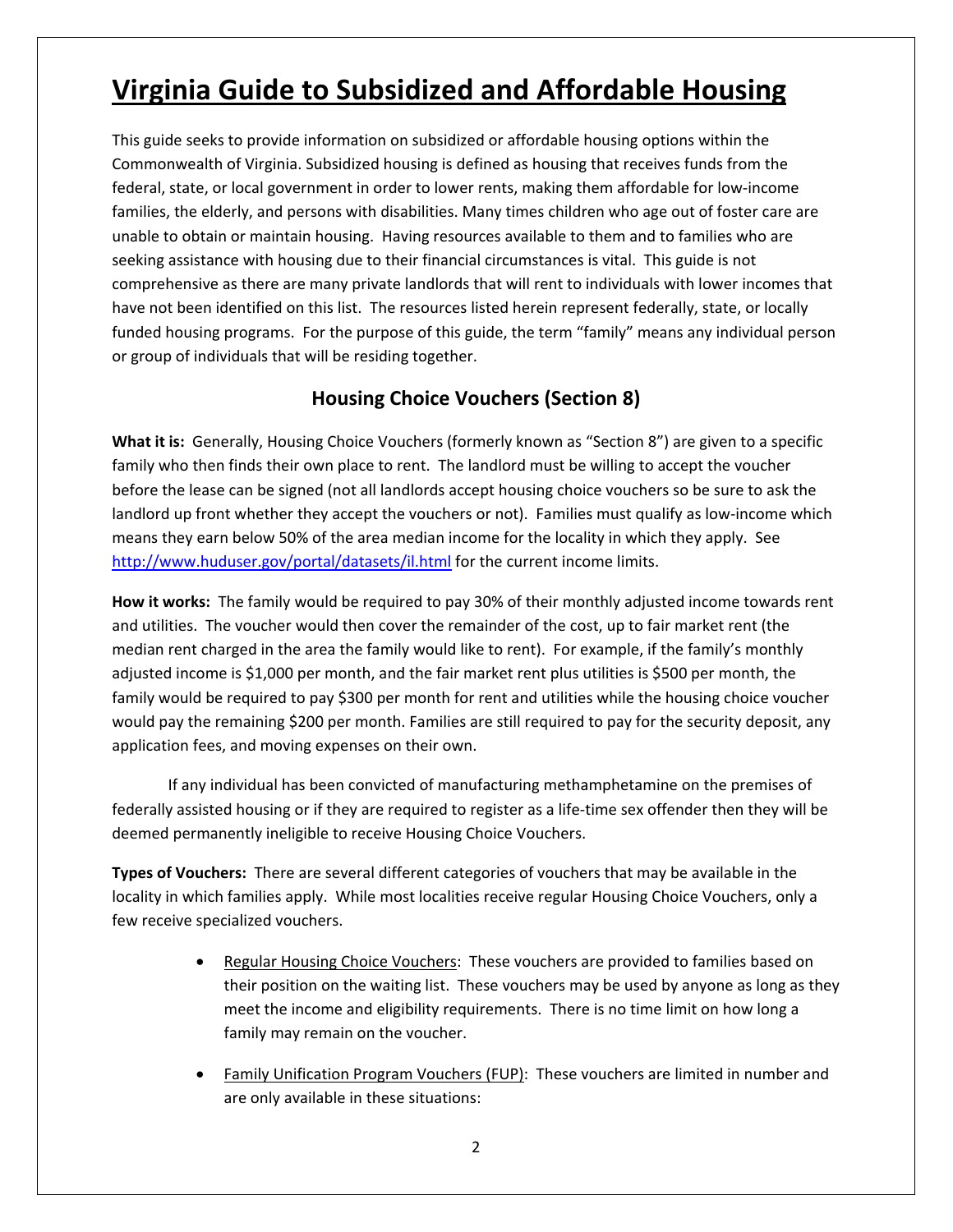- o Families for whom the lack of adequate housing is a primary factor in either the imminent placement of the family's child or children in out-of-home care, or the delay in the discharge of the child or children to the family from out‐of‐home care. There is no time limit on family FUP vouchers.
- o Youth at least 18 years old and not more than 21 years old who left foster care at age 16 or older and who lack adequate housing. FUP vouchers used by youth are limited by statute to 18 months of housing assistance.
- Persons with Disabilities Program Vouchers: These vouchers (also called "Mainstream Vouchers") are limited in number and are only available to families in which the voucher holder has a disability. There is no time limit on how long a family may remain on the voucher.
- Community Service Board Vouchers: These vouchers are limited in number and are only available to families that participate with the local Community Service Board. There is no time limit on how long a family may remain on the voucher.
- Veteran Assisted Supportive Housing (VASH): These vouchers are provided by the Veterans Administration. Potential participants must be referred to the housing authority or voucher administering agency by the VA in order to receive them. There is no time limit on how long a family may remain on the voucher.

**Where to get Vouchers:** Most localities in Virginia have a pool of Housing Choice Vouchers (the counties of Mecklenburg, Charlotte, Henry, Lunenburg, Brunswick, Nottoway, Prince Edward, Bland, Botetourt, Bath, Highland, Frederick, Clarke, and Richmond, and the cities of Falls Church, Martinsville, and Williamsburg do not participate in any voucher programs). A comprehensive list of agencies that provide housing choice vouchers, along with the contact information for each is listed at https://agencies.vhda.com/voucheradmin/Agencylist.aspx?list=all. All agencies have a waiting list for receiving a voucher. The waiting list opens at specified times during the year. Families must contact the agency directly in order to determine when the waiting list will be open. Vouchers are portable from one locality to another only when the locality where the family chooses to relocate has a voucher program.

### **Project Based Section 8**

**What it is:** Project Based Section 8 is similar to the Housing Choice Voucher program except that the subsidy stays with the individual unit in an apartment building rather than moving with the family. Public Housing is probably the most familiar version of Project Based Section 8. Families must qualify as low-income which means they earn below 50% of the area median income for the locality in which they apply (preference is given to families earning less than 30% of the area median income). See http://www.huduser.gov/portal/datasets/il.html for the current income limits.

**How it works:** The family would be required to pay 30% of their monthly adjusted income towards rent and utilities. If the family has no income, or if 30% of their monthly adjusted income is less than \$25.00, then a \$25.00 minimum rent would apply. The Section 8 Program would then cover the remainder of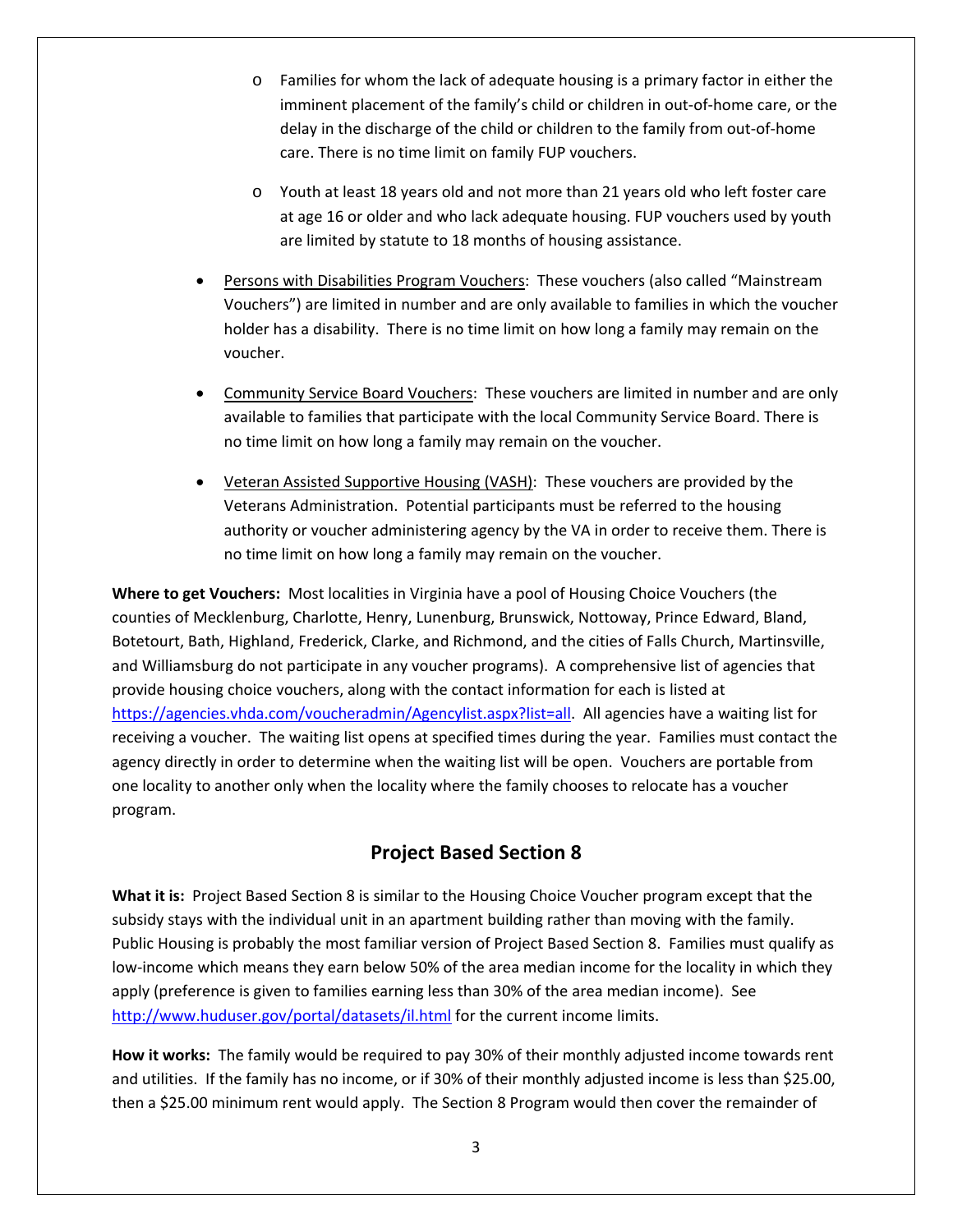the cost, up to fair market rent (the median rent charged in the area the family would like to rent). For example, if the family's monthly adjusted income is \$1,000 per month, and the fair market rent plus utilities is \$500 per month, the family would be required to pay \$300 per month for rent and utilities while the housing choice voucher would pay the remaining \$200 per month. For example, if the family worked part-time and received \$200 per month, and the fair market rent is \$500 per month, the family would be required to pay \$25.00 per month (the minimum) and the Section 8 Program would pay the other \$475 per month. Families are still required to pay for the security deposit, any application fees, and moving expenses on their own.

If any individual has been convicted of manufacturing methamphetamine on the premises of federally assisted housing or if they are required to register as a life-time sex offender then they will be deemed permanently ineligible to receive Project Based Section 8 or Public Housing.

**Types of Project Based Section 8:** There are several different categories of Project Based Section 8 that may be available in the locality in which families apply.

- Public Housing: These units are built and managed by the local Housing Authority. These units may be rented by anyone as long as they meet the income and eligibility requirements. There is no time limit on how long a family may remain in the unit.
- Long Term Project Based Section 8 Units: These units are built and managed by private developers. These units may be rented by anyone as long as they meet the income and eligibility requirements. There is no time limit on how long a family may remain in the unit.
- Section 202 Program: These units may only be occupied by elderly persons aged 62 and older. There is no time limit on how long a family may remain in the unit.
- Section 811 Program: These units may only be occupied by families in which one adult member of the household has a disability. There is no time limit on how long a family may remain in the unit.

**Where to live:** Many localities in Virginia have some units that are Project Based Section 8. A comprehensive list of apartment providers that utilize Project Based Section 8, along with the contact information for each, is listed at http://www.hud.gov/apps/section8/step2.cfm?state=VA%2CVirginia. Most of these apartment complexes have a waiting list for each apartment. Families must contact the provider directly in order to determine if they have a waiting list and, if so, when the waiting list will be open. Project Based Section 8 is not portable as the subsidy stays with the unit when the family moves out.

#### **Low Income Housing Tax Credit Properties**

**What it is:** Low Income Housing Tax Credit properties (LIHTC) are properties in which the subsidy stays with the individual unit in an apartment building rather than moving with the family. This program accounts for nearly 90% of all affordable housing units in the country. Families must qualify as low‐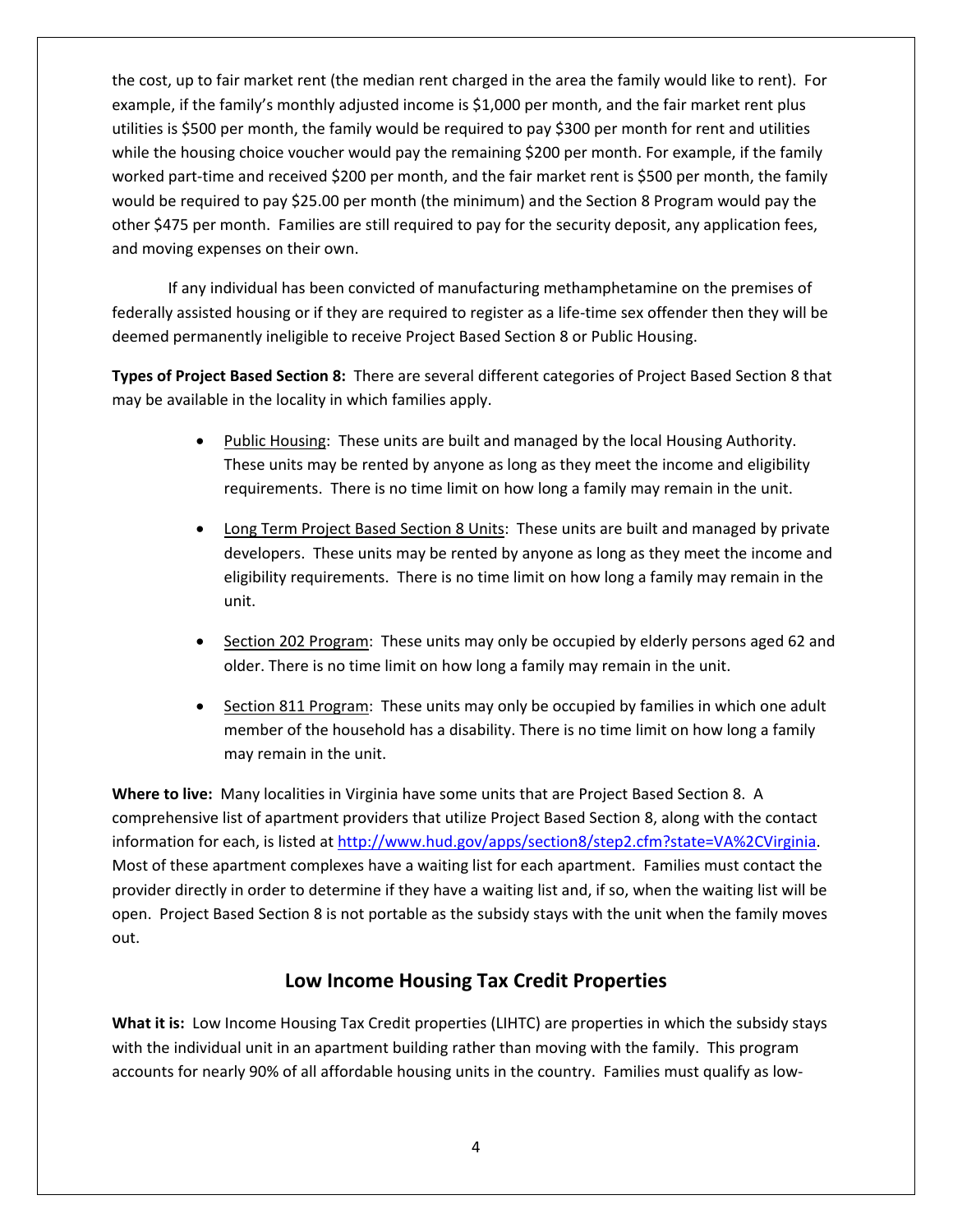income which means they earn below 80% of the area median income for the locality in which they apply. See http://www.huduser.gov/portal/datasets/il.html for the current income limits.

**How it works:** The family would be required to pay a maximum rent of 30% of the maximum eligible income, which is 60% of the area's median income. Rent is not determined based on the individual family's income; rather it is based on what would be affordable to a family earning 60% of the area median income. For example, if the family's monthly gross income is \$1,000 and 30% of the 60% of area median income is \$450 per month, then the family would be charged \$450 per month even though that is 45% of their monthly income. Families are still required to pay for the security deposit, any application fees, and moving expenses on their own.

**Where to live:** Most localities in Virginia have some units that are LIHTC units. A comprehensive list of apartment providers that utilize Low Income Housing Tax Credits, along with the contact information for each, is listed at http://www.vhda.com/BusinessPartners/MFDevelopers/LIHTCProgram/Pages/TC‐ Property‐Listings‐Developer‐Info.aspx#.ViZWtPlVhBc. Most of these apartment complexes have a waiting list for the subsidized units. Families must contact the provider directly in order to determine if they have a waiting list and, if so, when the waiting list will be open.

#### **Other Subsidized Rental Housing Options**

**Types of Programs:** There are several different housing options that may be available in the locality in which families apply.

- HOME Investment Partnership Program Tenant Based Rental Assistance: This program is similar to the Housing Choice Voucher Program and is provided to families based on their position on a waiting list. This program may be used by anyone as long as they meet the income and eligibility requirements. Families must qualify as low- to moderate‐income and earn less than 80% of the area median income. See http://www.huduser.gov/portal/datasets/il.html for the current income limits. Each locality can determine the way their program will be run, but generally the family would be required to pay 30% of their monthly gross income towards rent and utilities. The voucher would then cover the remainder of the cost, up to fair market rent (the median rent charged in the area the family would like to rent). For example, if the family's monthly gross income is \$1,000 per month, and the fair market rent plus utilities is \$500 per month, the family would be required to pay \$300 per month for rent and utilities while the HOME funds would pay the remaining \$200 per month. There is no time limit on how long a family may remain in the program as long as the locality continues to receive HOME funding from the Federal Department of Housing and Urban Development (HUD). Families should contact the local government in the locality in which they reside to determine if they operate a Tenant Based Rental Assistance program.
- Emergency Solutions Grant (ESG) Programs: This program is for families that identify as homeless or who are in imminent danger of becoming homeless. This program may be